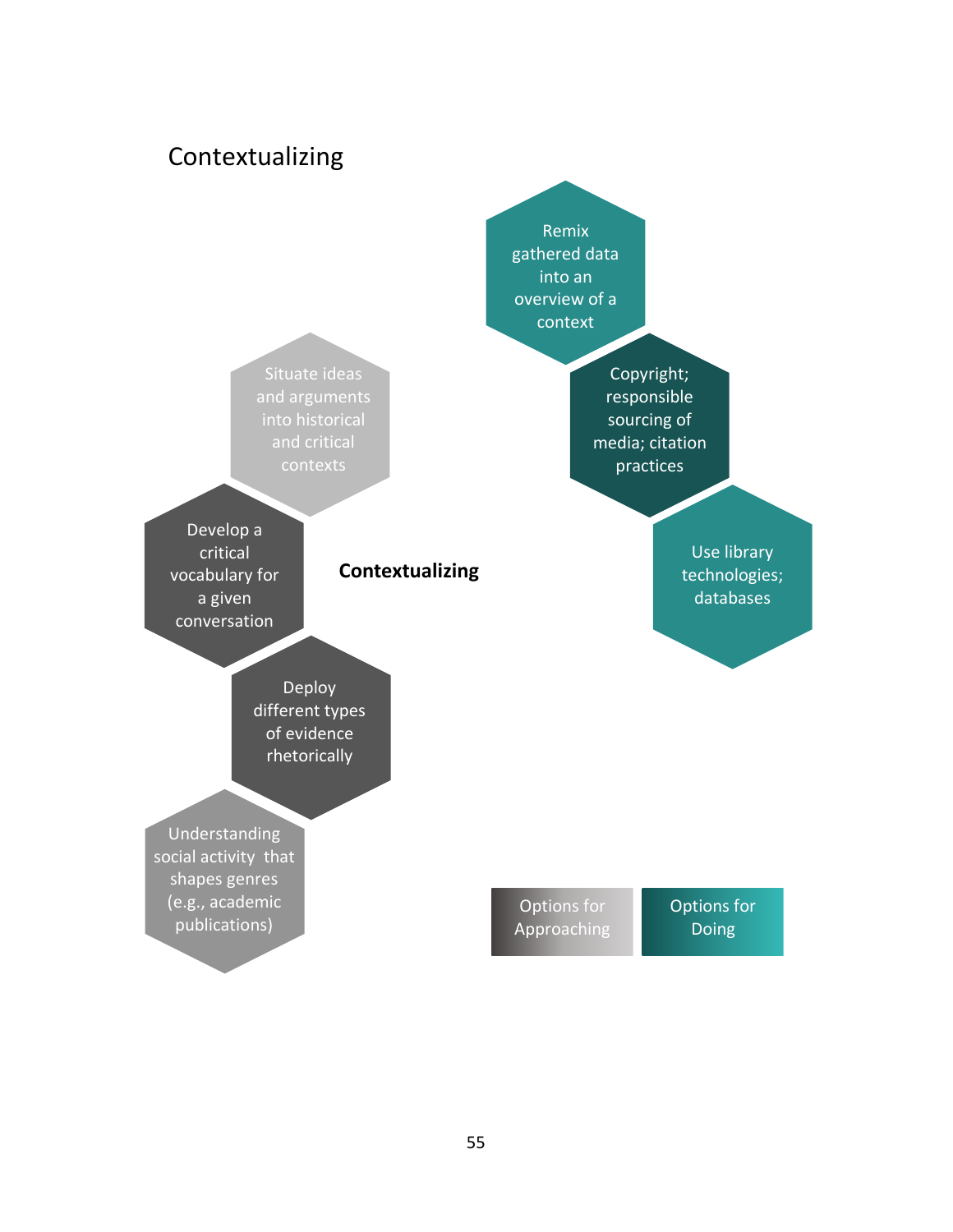When students contextualize, they are situating ideas, arguments, or practices in a larger context (e.g., a historical context, a critical context, a cultural context) in order to call their audience's attention to that context. Contextualizing goes beyond summarizing the relevant information about an author or idea; when students contextualize, they use research in order to construct or bring into view a picture of the broad-scale situation, circumstance(s), or relationships that surround an issue, text, genre, or mode (as opposed to tracing a particular conversation within an issue, as in engaging a conversation).

Information Literacy Threshold Concepts

- Authority is constructed and contextual
- Information has value

Habits of Mind

- Openness
- Persistence
- Flexibility
- Responsibility

## **Examples**

| Assignment                | <b>Writing Goals</b>                                                                               | Contextualizing work                                                                                   |
|---------------------------|----------------------------------------------------------------------------------------------------|--------------------------------------------------------------------------------------------------------|
| Annotated<br>Bibliography | Situate ideas into a<br>historical context - develop<br>a critical vocabulary                      | Explore what each source shows<br>us about the larger context<br>surrounding a particular issue        |
| Process note              | Understand social activity<br>that shapes genres                                                   | Reflect on the choices the<br>student made and challenges<br>encountered while working on a<br>project |
| Genre analysis            | Understand social activity<br>that shapes genres                                                   | Investigate the history and<br>cultural context of a kind of text<br>(e.g., the political cartoon)     |
| Short<br>documentary      | Situate ideas into a<br>historical context - deploy<br>different types of evidence<br>rhetorically | Present an issue at length from<br>multiple perspectives                                               |